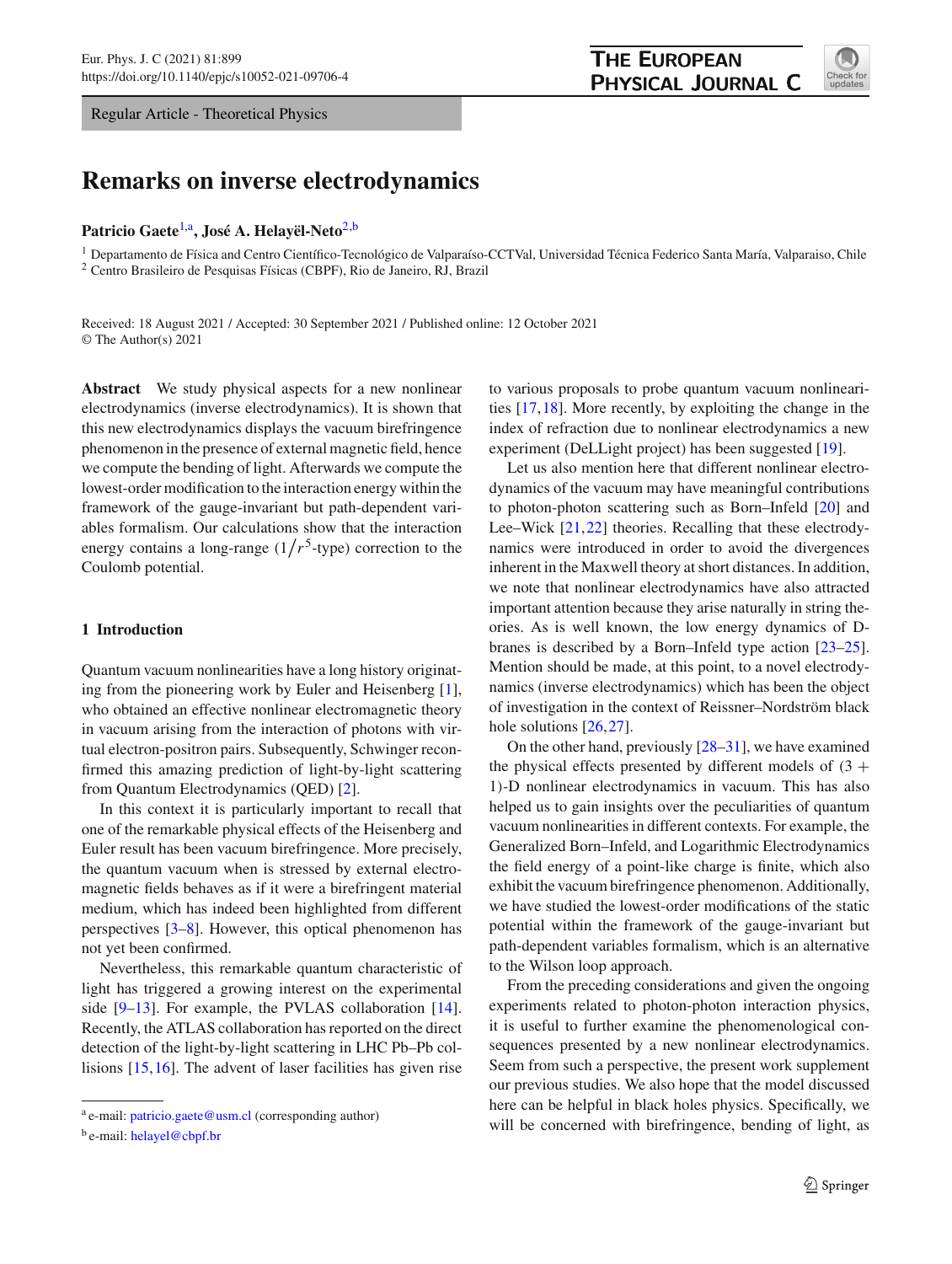well as the computation of the static potential along the lines of  $[28-31]$  $[28-31]$ . In this direction, we also mention that similar studies have been considered in the context of Lorentzviolating extensions of quantum electrodynamics [\[32,](#page-7-21)[33\]](#page-7-22).

Our work is organized according to the following outline: in Sect. [2,](#page-1-0) we address general aspects of this new electrodynamics, show that it yields birefringence, compute the bending angle and calculate the interaction energy for a pair of static probe charges. In Sect. [3,](#page-5-0) we compare our previous results with a related model [\[26\]](#page-7-17). Finally, in Sect. [4,](#page-6-0) we make final remarks.

In our conventions the signature of the metric is  $(+1, -1,$  $-1, -1$ ).

## <span id="page-1-0"></span>**2 The model under consideration**

#### 2.1 General aspects

We commence our considerations with a brief description of the model under consideration. The model is characterized by the following Lagrangian density:

<span id="page-1-1"></span>
$$
\mathcal{L} = -\mathcal{F}\left\{1 + \lambda \left(\frac{\Lambda^4}{2\mathcal{F}}\right)^{2\delta}\right\},\tag{1}
$$

where  $\mathcal{F} = \frac{1}{4} F_{\mu\nu} F^{\mu\nu}$ . The constant  $\Lambda$  has *mass* dimension in natural units, whereas  $\lambda$  is dimensionless, and  $\delta =$ 1, 2, 3, .... Evidently, when  $\lambda \to 0$  we recover the Maxwell regime. It is to be specially noted that the mass scale, *M*, fixed by the  $\Lambda$ -parameter, characterizes a regime where the nonlinearity of the electromagnetic field becomes significant.

The dependence on the field strength in s non-polynomial form as given in the Lagrangian density of Eq. [\(1\)](#page-1-1) appears in connection with the phenomenon of magnetic catalysis that takes place in the framework of the Nambu–Jona-Lasinio model. In considering fermions in presence of magnetic fields in  $(1 + 3)$ -dimensional space-time, a chiral condensate is quantum-mechanically generated which, in turn, contributes a term of the form of the one in Eq. [\(1\)](#page-1-1) to the effective action [\[34](#page-7-23)[–36](#page-7-24)].

From the above Lagrangian density the corresponding equations of motion read

<span id="page-1-3"></span>
$$
\nabla \cdot \mathbf{D} = 0, \quad \frac{\partial \mathbf{D}}{\partial t} - \nabla \times \mathbf{H} = 0,
$$
 (2)

$$
\nabla \cdot \mathbf{B} = 0, \quad \frac{\partial \mathbf{B}}{\partial t} + \nabla \times \mathbf{E} = 0,
$$
 (3)

where the **D** and **H** fields are given by

$$
\mathbf{D} = \left[1 + \lambda (1 - 2\delta) \left(\frac{\Lambda^4}{(\mathbf{B}^2 - \mathbf{E}^2)}\right)^{2\delta}\right] \mathbf{E},\tag{4}
$$

and

$$
\mathbf{H} = \left[1 + \lambda (1 - 2\delta) \left(\frac{\Lambda^4}{(\mathbf{B}^2 - \mathbf{E}^2)}\right)^{2\delta}\right] \mathbf{B}.
$$
 (5)

We first observe that (from Gauss law) for an external point-like charge, q, at the origin, the **D**-field lies along the radial direction and is given by  $\mathbf{D} = \frac{q}{4\pi r^2} \hat{r}$ . Making use of this result, it follows that the electrostatic field to leading order in  $\lambda$  can be written as

<span id="page-1-2"></span>
$$
|\mathbf{E}| = \frac{q}{4\sqrt{2}\pi r^2} \sqrt{1 + \sqrt{1 + \frac{2048\pi^4 \lambda \Lambda^8 r^8}{q^4}}}.
$$
 (6)

Second, from the foregoing equations of motion it follows that the electromagnetic vacuum behaves like a polarizable medium, as a consequence optical properties can be explored. In fact, in previous work [\[28](#page-7-19)[–31](#page-7-20)], we have considered the phenomenon of optical birefringence, which refers to the property that polarized light in a particular direction (optical axis) travels at a different velocity from that of light polarized in a direction perpendicular to this axis. Following analysis similar to that in [\[28](#page-7-19)[–31\]](#page-7-20), we now consider a weak electromagnetic wave  $(E_p, B_p)$  propagating in the presence of a strong constant external field  $(E_0, B_0)$ . In passing we note that, for computational simplicity, we will only consider the case of a purely external magnetic field, namely,  $\mathbf{E_0} = 0$ . Accordingly, one easily finds

$$
\mathbf{D} = \xi \, \mathbf{E}_p,\tag{7}
$$

and

$$
\mathbf{H} = \xi \left[ \mathbf{B}_p + \frac{\chi}{\xi} \frac{(\mathbf{B}_p \cdot \mathbf{B_0})}{\mathbf{B}_0^2} \mathbf{B_0} \right],
$$
 (8)

with

$$
\xi = 1 + \lambda (1 - 2\delta) \left(\frac{\Lambda^4}{\mathbf{B}_0^2}\right)^{2\delta},
$$
  

$$
\chi = -4\lambda \delta (1 - 2\delta) \left(\frac{\Lambda^4}{\mathbf{B}_0^2}\right)^{2\delta}.
$$
 (9)

Recalling again that we have keep only linear terms in **Ep**, **Bp**. In this manner, the vacuum electromagnetic properties are clearly characterized by the following expressions for the vacuum permittivity and the vacuum permeability:

$$
\varepsilon_{ij} = \xi \, \delta_{ij},\tag{10}
$$

and

$$
\left(\mu^{-1}\right)_{ij} = \xi \left(\delta_{ij} + \frac{\chi}{\xi} \frac{B_{0i} B_{0j}}{\mathbf{B}_0^2}\right). \tag{11}
$$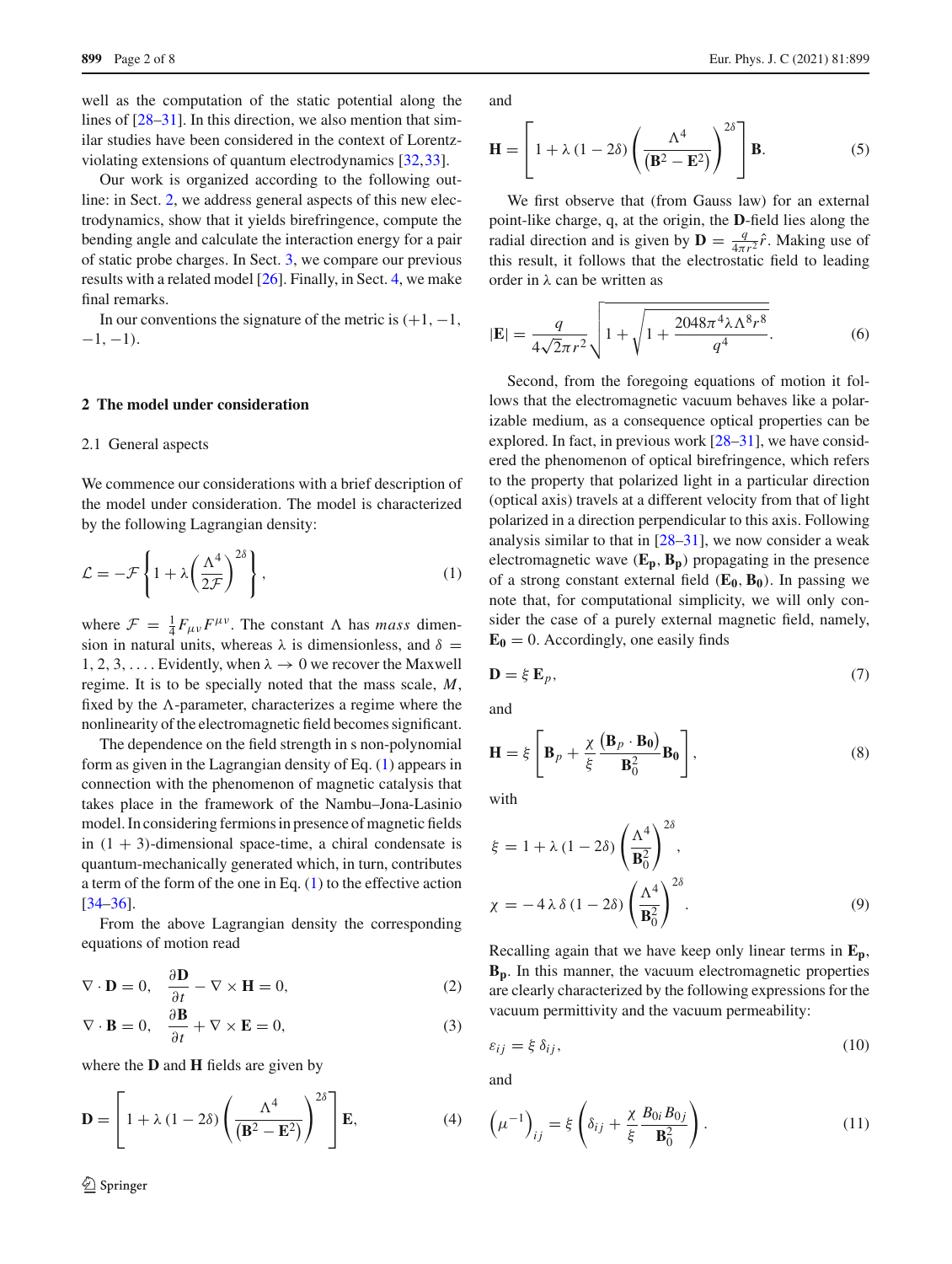We shall now make a plane wave decomposition for the fields **Ep** and **Bp**

$$
\mathbf{E}_{\mathbf{p}}\left(\mathbf{x},t\right) = \mathbf{E} \, e^{-i\left(wt - \mathbf{k}\cdot\mathbf{x}\right)}, \quad \mathbf{B}_{\mathbf{p}}\left(\mathbf{x},t\right) = \mathbf{B} \, e^{-i\left(wt - \mathbf{k}\cdot\mathbf{x}\right)}. \tag{12}
$$

Restricting our considerations to an external magnetic field in the direction *z*,  $\mathbf{B}_0 = B_0 \mathbf{e}_3$ , and the light wave moves along the *x* axis, we can rewrite the corresponding Maxwell equations in the form

<span id="page-2-1"></span>
$$
\left(\frac{k^2}{w^2} - \varepsilon_{22}\mu_{33}\right)E_2 = 0,\tag{13}
$$

and

<span id="page-2-0"></span>
$$
\left(\frac{k^2}{w^2} - \varepsilon_{33}\mu_{22}\right)E_3 = 0,\tag{14}
$$

where we have made use of  $\mathbf{B}_0 \gg \mathbf{B}_p$ .

Next, we also notice that there are two interesting situations from the preceding equations. In fact, when  $\mathbf{E} \perp \mathbf{B}_0$ (perpendicular polarization), from  $(14)$   $E_3 = 0$ , and from [\(13\)](#page-2-1) we get  $\frac{k^2}{w^2} = \varepsilon_{22} \mu_{33}$ . We thus find that the index of refraction is given by

$$
n_{\perp} = \sqrt{\frac{1 + \lambda (1 - 2\delta) \left(\frac{\Lambda^4}{\mathbf{B}_0^2}\right)^{2\delta}}{1 + \lambda (1 - 2\delta) (1 - 4\delta) \left(\frac{\Lambda^4}{\mathbf{B}_0^2}\right)^{2\delta}}}.
$$
(15)

On the other hand, when  $\mathbf{E} \parallel \mathbf{B}_0$  (parallel polarization), from [\(13\)](#page-2-1)  $E_2 = 0$ , and from [\(14\)](#page-2-0) we get  $\frac{k^2}{w^2} = \varepsilon_{33} \mu_{22}$ . In this case, the index of refraction reduces to

$$
n_{\parallel} = 1. \tag{16}
$$

Accordingly, the preceding electromagnetic vacuum acts like a birefringent medium with two indices of refraction determined by the polarization of the incoming electromagnetic waves. There is, however, a further strand related to the existence of electromagnetic vacuum birefringence. More specifically, we refer to the deflection of a light ray passing through a region where our model under consideration is present. In what follows we will examine this phenomenon.

#### 2.2 Bending of light

The starting-point of our present discussion is provided by the dispersion equation for an electromagnetic wave propagating in the external magnetic field  $\mathbf{B}_0$ , for the model given by expression [\(1\)](#page-1-1):

$$
w2 = \mathbf{k}^{2}c^{2} - \alpha c^{2}(\mathbf{k} \times \mathbf{B}_{0})^{2},
$$
 (17)

where

$$
\alpha = \frac{\left[2\lambda\delta\left(2\delta - 1\right)\left(\Lambda^4/2\right)^{2\delta}\left(2/\mathbf{B}_0^2\right)^{2\delta+1}\right]}{\left[1 - \lambda\left(2\delta - 1\right)\left(\Lambda^4/2\right)^{2\delta}\right]}.
$$
(18)

The derivation of the preceding dispersion equation may be found in Appendix A.

For simplicity, we restrict to  $\delta = 1$  and small  $\lambda$ . Furthermore, we will consider  $\mathbf{k} \perp \mathbf{B}_0$ . Then, the corresponding dispersion equation read

<span id="page-2-2"></span>
$$
w^2 = c^2 \left[ 1 - 2\lambda \left( \frac{\Lambda^4}{2} \right)^2 \left( \frac{2}{\mathbf{B}_0^2} \right)^3 \right] \mathbf{k}^2 \equiv c^2 \,\Omega \,\mathbf{k}^2. \tag{19}
$$

Next, in order to obtain the bending angle, we shall work in the ray optics (eikonal) approximation. As is well known, this approximation describes the propagation of light as rays with no reference to the wavelength of the light. We do not attempt here to go in details of this approximation, rather we limit ourselves to writing the ansatz to describe the light as rays, that is,  $w = -\frac{\partial S}{\partial t}$  and  $\mathbf{k} = \nabla S$ . Here, *S* stands for the rapidly varying phase of the electromagnetic wave. Thus, substituting this ansatz according to Eq. [\(19\)](#page-2-2) we have

<span id="page-2-3"></span>
$$
\left(\frac{\partial S}{\partial t}\right)^2 - c^2 \,\Omega(\nabla S)^2 = 0.
$$
\n(20)

Once again we consider that the external magnetic field is in the direction *z*. In such a case, we may take plane polar coordinates, as shown in Fig. [1.](#page-4-0) Equation [\(20\)](#page-2-3) can therefore be written as follows

$$
\left(\frac{\partial S}{\partial t}\right)^2 - c^2 \Omega \left[ \left(\frac{\partial S}{\partial r}\right)^2 + \frac{1}{r^2} \left(\frac{\partial S}{\partial \theta}\right)^2 \right] = 0.
$$
 (21)

With the aid of the Hamilton–Jacobi formalism [\[37](#page-7-25)], we write  $S = S_1(r) + \alpha \theta - E t$ , where  $\alpha$  is a constant and *E* is the energy. In this way one encounters

$$
E^2 - c^2 \Omega \left[ \left( \frac{\partial S_1}{\partial r} \right)^2 + \frac{\alpha^2}{r^2} \right] = 0.
$$
 (22)

From the above, we find that *S* can be brought to the form

$$
S = \int_0^r dr' \sqrt{\frac{E^2}{c^2} \frac{1}{\Omega} - \frac{\alpha^2}{r'^2}} + \alpha \theta - E \, t. \tag{23}
$$

Since,  $\frac{dS}{d\alpha} \equiv \beta = constant$ , we verify that

$$
\beta = \theta - \mathcal{E} \int_0^r dr' \frac{1}{r'^2 \sqrt{1 + 4\lambda \frac{\Lambda^8}{\mathbf{B}_0^6} - \frac{\mathcal{E}^2}{r'^2}}}.
$$
(24)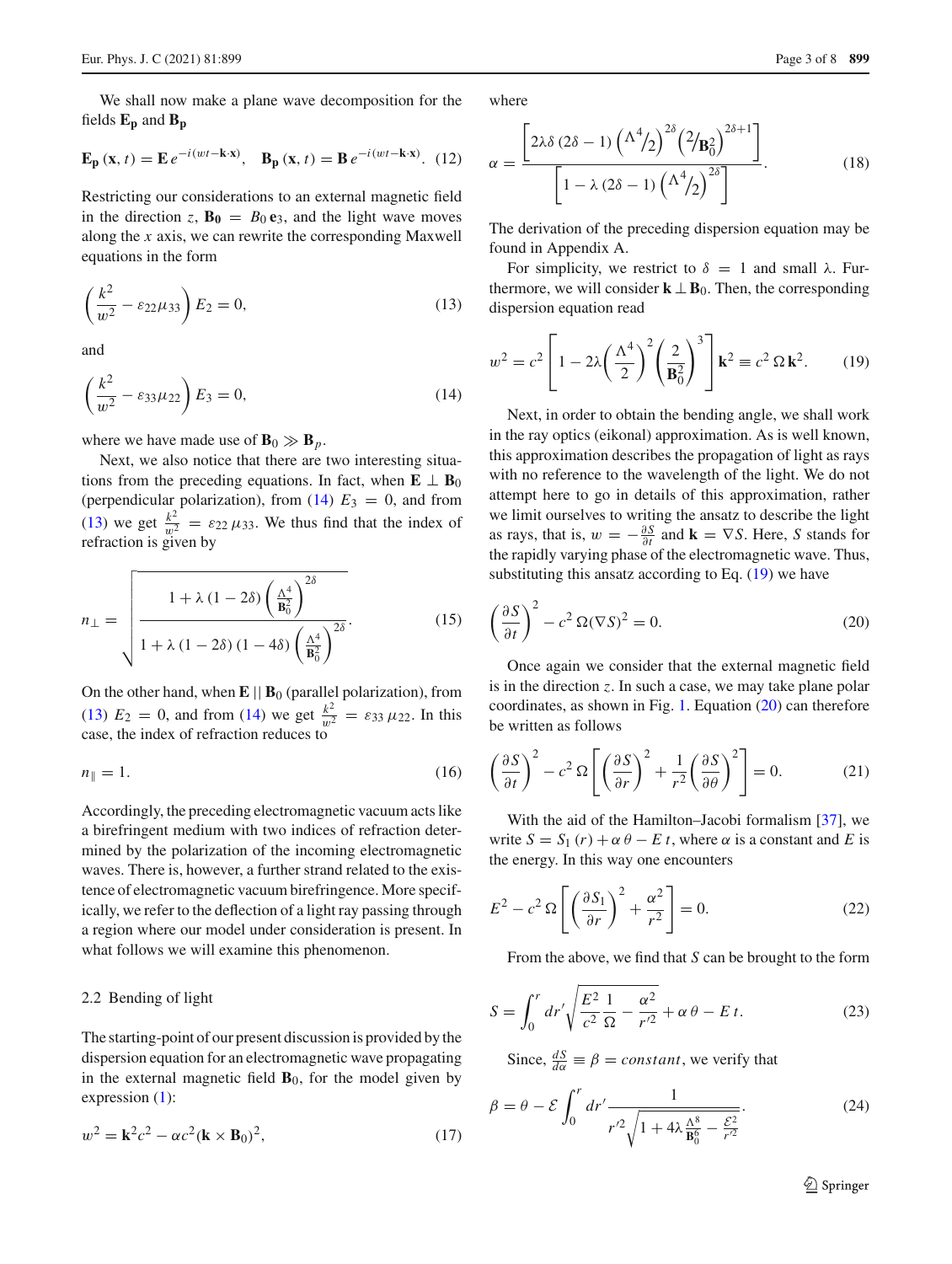Next, differentiating this expression with respect to *r*, and with the substitution  $u = \frac{1}{r}$ , it follows that

$$
\frac{du}{d\theta} = \frac{1}{\mathcal{E}} \sqrt{1 + 4\lambda \frac{\Lambda^8}{\mathbf{B}_0^6} - \mathcal{E}^2 u^2}
$$
(25)

where  $\mathcal{E} = \frac{\alpha c}{E}$ .

And, finally, from this expression we obtain

$$
sen (\theta - \theta_0) = \frac{\mathcal{E}u}{\sqrt{1 + 4\lambda \frac{\Lambda^8}{\mathbf{B}_0^6}}},
$$
\n(26)

where  $\theta_0$  is the integration constant. To evaluate  $\theta_0$  we make use that for  $\theta = \pi$ ,  $u = \frac{1}{d_s}$ . Hence

$$
\theta_0 = \arcsin\left[\frac{\mathcal{E}}{d_S\sqrt{1 + 4\lambda\Lambda^8/\mathbf{B}_0^6}}\right].
$$
 (27)

Next, we also notice that for  $d_{Ob} \gg d_S$ , we have

$$
d_{Ob} = \arctg \left[ \frac{\mathcal{E}}{ds} \frac{1}{\sqrt{1 + 4\lambda \Lambda^8 / \mathbf{B}_0^6 - \mathcal{E}^2 / d_S^2}} \right].
$$
 (28)

By defining the bending angle as,  $\delta\theta = \theta_S - \theta_{Ob}$  (Fig. [1\)](#page-4-0), we finally obtain the expression

$$
\delta\theta = \arcsin\left[\frac{\mathcal{E}}{d_S\sqrt{1 + 4\lambda\Lambda^8/\mathbf{B}_0^6}}\right]
$$

$$
-arctg\left[\frac{\mathcal{E}}{d_S\sqrt{1 + 4\lambda\Lambda^8/\mathbf{B}_0^6 - \mathcal{E}^2/d_S^2}}\right].
$$
(29)

An immediate consequence of this is that for  $\lambda \to 0$  and  $d_S \gg \mathcal{E}$  one obtains the known Maxwell regime, that is,  $δθ=0.$ 

#### 2.3 Interaction energy

We now proceed to discuss the corrections to the Coulomb potential for the theory under consideration. To do this, we shall compute the expectation value of the energy operator *H* in the physical state  $|\Phi\rangle$  describing the sources, which we will denote by  $\langle H \rangle_{\Phi}$ . We start then with the Lagrangian density  $(1)$ , that is,

$$
\mathcal{L} = -\frac{1}{4} F_{\mu\nu} F^{\mu\nu} - \frac{\lambda}{4} F_{\mu\nu} F^{\mu\nu} \left( \frac{2\Lambda^4}{F_{\mu\nu} F^{\mu\nu}} \right)^{2\delta} . \tag{30}
$$

Making use of 2 $\delta \ln \left( \frac{2\Lambda^4}{F_{\mu\nu}F^{\mu\nu}} \right) \ll 1$ , the foregoing Lagrangian density can be brought to the form

$$
\mathcal{L} = -\frac{1}{4} \left( 1 + \lambda \right) F_{\mu\nu} F^{\mu\nu} + \frac{\lambda \delta}{2} F_{\mu\nu} F^{\mu\nu} \ln \left( \frac{F_{\mu\nu} F^{\mu\nu}}{2\Lambda^4} \right). \tag{31}
$$

To convert the logarithmic term to a more manageable form, we introduce an auxiliary field,  $\xi$ , [\[30\]](#page-7-26). This allows us to write the preceding Lagrangian density as

<span id="page-3-0"></span>
$$
\mathcal{L} = -\frac{1}{4} A_1 F_{\mu\nu} F^{\mu\nu} + A_2 (F_{\mu\nu} F^{\mu\nu})^2, \tag{32}
$$

where  $A_1 = 1 + \lambda + 2\lambda \delta (1 + \ln \xi)$  and  $A_2 = \frac{\lambda \delta \xi}{4\Lambda^4}$ . A similar procedure can be used to manipulate the quadratic term in [\(32\)](#page-3-0). Thus, by introducing a second auxiliary field,  $\sigma$ , we may now write

$$
\mathcal{L} = -\frac{1}{4}\sigma F_{\mu\nu}F^{\mu\nu} - \frac{(\sigma - A_1)^2}{64A_2}.
$$
 (33)

Once this is done, canonical quantization is carried out using Dirac's procedure. The canonical momenta are  $\Pi^{\mu}$  =  $-\sigma F^{0\mu}$ . In this manner we have three primary constraints  $\Pi^0 = 0$ ,  $\mathcal{P}_{\sigma} \equiv \frac{\partial L}{\partial \dot{\sigma}} = 0$  and  $\mathcal{P}_{\xi} \equiv \frac{\partial L}{\partial \dot{\xi}} = 0$ . The corresponding canonical Hamiltonian is thus

$$
H_C = \int d^3x \left\{ \Pi_i \partial^i A_0 + \frac{1}{2\sigma} \Pi^2 + \frac{\sigma}{2} \mathbf{B}^2 + \frac{1}{64A_2} (\sigma - A_1)^2 \right\}.
$$
\n(34)

Requiring the primary constraint,  $\Pi^0$ , to be stationary, leads to the secondary constraint  $\Gamma_1 = \partial_i \Pi^i = 0$ . It is easily verified that the preservation of  $\Gamma_1$  for all times does not give rise to any more constraints. In the same way, for the constraint  $P_{\sigma}$ , we get the auxiliary field  $\sigma$  as

$$
\sigma = \left[1 - \lambda - 2\lambda \delta \left(1 + \ln \xi\right) + 12 \frac{\delta \lambda \xi}{\Lambda^4} \Pi^2\right]^{-1}.\tag{35}
$$

Hence we obtain

<span id="page-3-1"></span>
$$
H_C = \int d^3x \left\{ \Pi^i \partial_i A_0 + \frac{1}{2} \left[ 1 - \lambda - 2\lambda \delta \left( 1 + \ln \xi \right) + 12 \frac{\delta \lambda \xi}{\Lambda^4} \Pi^2 \right] \Pi^2 \right\}.
$$
\n(36)

It is worthwhile mentioning that to get this last expression we have ignored the magnetic field in Eq. [\(36\)](#page-3-1), because it add nothing to the static potential calculation.

Similarly, requiring the constraint,  $\mathcal{P}_{\xi}$ , to be stationary in time, we find the auxiliary field  $\xi = \frac{\Lambda^4}{6 \Pi^2}$ . We thus find

$$
H_C = \int d^3x \left\{ \Pi^i \partial_i A_0 + \frac{1}{2} \left[ 1 - \lambda (1 + 4\delta) \right] \Pi^2 + \frac{24\lambda \delta}{\Lambda^4} \Pi^4 \right\}.
$$
\n(37)

Next, the extended Hamiltonian that generates the time evolution of the dynamical variables then reads  $H = H_C +$  $\int d^3x \, (u_0(x) \Pi_0(x) + u_1(x) \Gamma_1(x))$ , where  $u_0(x)$  and  $u_1(x)$ are arbitrary Lagrange multipliers to implement all the firstclass constraints. Since  $\Pi^0 = 0$  always and  $\dot{A}_0(x) =$  $[A_0(x), H] = u_0(x)$ , which is completely arbitrary, we eliminate  $A^0$  and  $\Pi^0$  because they add nothing to the description of the system.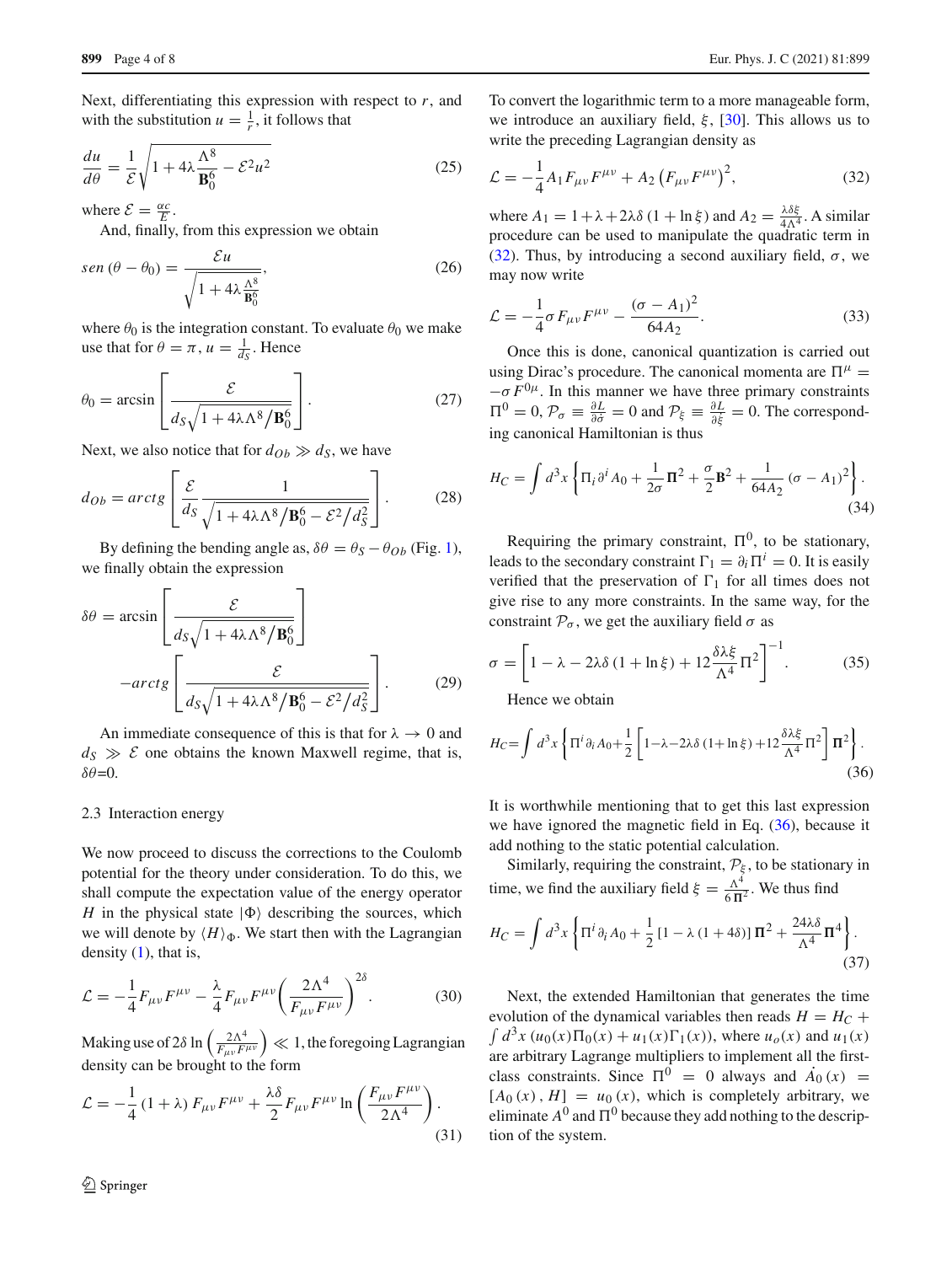### <span id="page-4-0"></span>**Fig. 1** Bending of light



Then, the Hamiltonian takes the form

$$
H = \int d^3x \left\{ w(x) \partial_i \Pi^i + \frac{1}{2} \left[ 1 - \lambda (1 + 4\delta) \right] \Pi^2 + \frac{24\lambda \delta}{\Lambda^4} \Pi^4 \right\},\tag{38}
$$

in which we have used  $w(x) = u_1(x) - A_0(x)$ .

It may be noticed here that the quantization of the theory requires the removal of non-physical variables, which is done by imposing a gauge condition such that the full set of constraints become second class. We consequently choose the gauge fixing condition as  $[28-31]$  $[28-31]$ :

$$
\Gamma_2(x) \equiv \int\limits_{C_{\zeta x}} dz^{\nu} A_{\nu}(z) \equiv \int\limits_0^1 d\lambda x^i A_i(\lambda x) = 0,
$$
 (39)

where  $\lambda$  ( $0 \le \lambda \le 1$ ) is the parameter describing the spacelike straight path  $x^i = \zeta^i + \lambda (x - \zeta)^i$ , and  $\zeta$  is a fixed point (reference point). We also notice that there is no essential loss of generality if we restrict our considerations to  $\zeta^{i} = 0$ . Thus, we may now write the only non-vanishing equal-time Dirac bracket, that is,

$$
\left\{ A_i \left( \mathbf{x} \right), \Pi^j \left( \mathbf{y} \right) \right\}^*
$$
  
=  $\delta_i^j \delta^{(3)} \left( \mathbf{x} - \mathbf{y} \right) - \delta_i^x \int_0^1 d\lambda x^j \delta^{(3)} \left( \lambda \mathbf{x} - \mathbf{y} \right).$  (40)

We are now in a position to obtain the interaction energy by computing the expectation value of the Hamiltonian in the physical state  $|\Phi\rangle$ . We first observe that the physical state,  $|\Phi\rangle$ , is expressed as

$$
\begin{aligned} |\Phi\rangle &\equiv \left| \bar{\Psi} \left( \mathbf{y} \right) \Psi \left( \mathbf{y}' \right) \right\rangle \\ &= \bar{\Psi} \left( \mathbf{y} \right) \exp \left( i q \int_{\mathbf{y}'}^{\mathbf{y}} dz^i A_i \left( z \right) \right) \Psi \left( \mathbf{y}' \right) |0\rangle \,, \end{aligned} \tag{41}
$$

where the line integral is along a spacelike path on a fixed time slice,  $q$  is the fermionic charge and  $|0\rangle$  is the physical vacuum state.

From our above discussion, it follows that

<span id="page-4-1"></span>
$$
\Pi_{i}(\mathbf{x})|\bar{\Psi}(\mathbf{y})\Psi(\mathbf{y}')\rangle = \bar{\Psi}(\mathbf{y})\Psi(\mathbf{y}')\Pi_{i}(\mathbf{x})|0\rangle
$$

$$
+q\int_{\mathbf{y}}^{\mathbf{y}'}dz_{i}\delta^{(3)}(\mathbf{z}-\mathbf{x})|\Phi\rangle. \quad (42)
$$

In this manner, we obtain the following expectation value of the energy operator

$$
\langle H \rangle_{\Phi} = \langle H \rangle_0 + \langle H \rangle_{\Phi}^{(1)},\tag{43}
$$

where  $\langle H \rangle_0 = \langle 0 | H | 0 \rangle$ , whereas the  $\langle H \rangle_0^{(1)}$  term is given by

$$
\langle H \rangle_{\Phi}^{(1)} = \langle \Phi | \int d^3x \left\{ \frac{1}{2} \left[ 1 - \lambda \left( 1 + 4\delta \right) \right] \Pi^2 + \frac{24\lambda \delta}{\Lambda^4} \Pi^4 \right\} | \Phi \rangle \,. \tag{44}
$$

Now making use of Eq. [\(42\)](#page-4-1) and following our earlier procedure [\[28](#page-7-19)[–31\]](#page-7-20), we find that the potential for two opposite charges, located at  $y$  and  $y'$ , takes the form

$$
V = -\frac{q^2}{4\pi} \frac{1}{L} + \frac{3q^4}{80\pi^2} \frac{\lambda \delta}{\Lambda^4} \frac{1}{L^5},\tag{45}
$$

where  $L = |\mathbf{y} - \mathbf{y}'|$ . Interestingly, the above static potential profile is analogous to that encountered for generalized Born– Infeld electrodynamics in an external background magnetic field [\[38](#page-7-27)]. In this way we have provided a new connection between these effective models.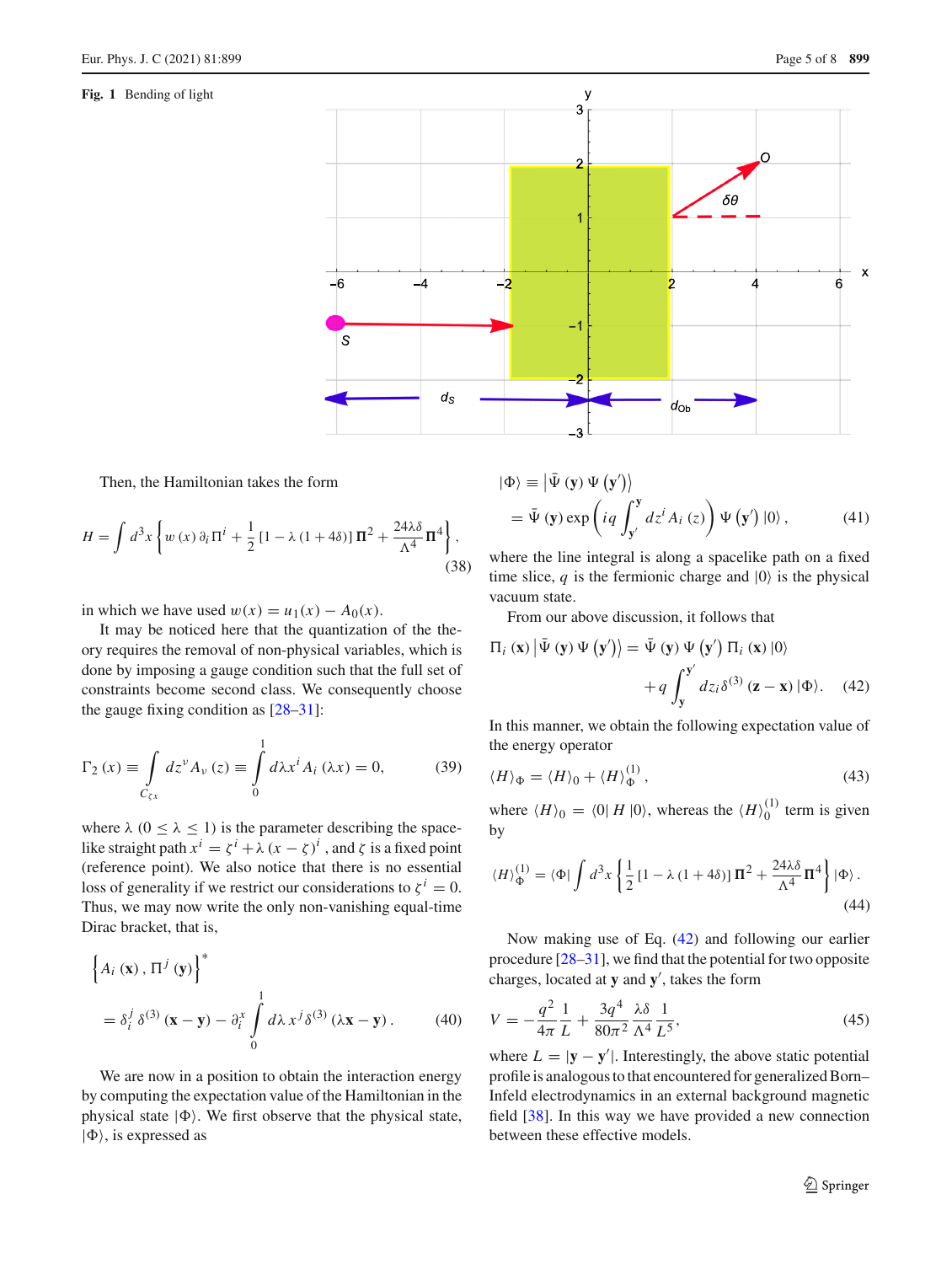#### <span id="page-5-0"></span>**3 Related model**

As already stated, our next undertaking is to use the ideas of the previous section in order to examine a related model of inverse electrodynamics. For this purpose, the authors of Refs. [\[26,](#page-7-17)[27\]](#page-7-18) consider the four-dimensional space-time Lagrangian density:

<span id="page-5-1"></span>
$$
\mathcal{L} = -\frac{1}{4} F_{\mu\nu} F^{\mu\nu} \left\{ 1 - \lambda \left( \frac{F_{\mu\nu} \tilde{F}^{\mu\nu}}{F_{\mu\nu} F^{\mu\nu}} \right)^2 \right\}.
$$
 (46)

By using,  $\mathcal{F} = \frac{1}{4} F_{\mu\nu} F^{\mu\nu} = \frac{1}{2} (\mathbf{B}^2 - \mathbf{E}^2)$  and  $\mathcal{G} = \frac{1}{2} F_{\mu\nu} \tilde{F}^{\mu\nu} = -\mathbf{F} \cdot \mathbf{R}$  the previous Lagrangian density can be  $\frac{1}{4}F_{\mu\nu}\tilde{F}^{\mu\nu}=-\mathbf{E}\cdot\mathbf{B}$ , the previous Lagrangian density can be written alternatively in the form

<span id="page-5-2"></span>
$$
\mathcal{L} = -\mathcal{F} + \lambda \mathcal{F}^{-1} \mathcal{G}^2. \tag{47}
$$

Having made these observations, we can write immediately the field equations

$$
\nabla \cdot \mathbf{D} = 0, \quad \frac{\partial \mathbf{D}}{\partial t} - \nabla \times \mathbf{H} = 0,
$$
 (48)

$$
\nabla \cdot \mathbf{B} = 0, \quad \frac{\partial \mathbf{B}}{\partial t} + \nabla \times \mathbf{E} = 0,
$$
 (49)

where the **D** and **H** fields are given by

$$
D_i = \left[ \left( 1 + 4\lambda \frac{(\mathbf{E} \cdot \mathbf{B})^2}{(\mathbf{B}^2 - \mathbf{E}^2)^2} \right) E_i + 4\lambda \frac{\mathbf{E} \cdot \mathbf{B}}{(\mathbf{B}^2 - \mathbf{E}^2)} B_i \right],
$$
\n(50)

and

$$
H_i = \left[ \left( 1 + 4\lambda \frac{(\mathbf{E} \cdot \mathbf{B})^2}{(\mathbf{B}^2 - \mathbf{E}^2)^2} \right) B_i - 4\lambda \frac{\mathbf{E} \cdot \mathbf{B}}{(\mathbf{B}^2 - \mathbf{E}^2)} E_i \right].
$$
\n(51)

Following our earlier procedure, we first observe that for a point-like charge, e, at the origin, the electrostatic field is given by

$$
|\mathbf{E}| = \frac{e}{4\pi r^2}.\tag{52}
$$

Curiously, despite the second term on the right side of [\(46\)](#page-5-1) or [\(47\)](#page-5-2), the previous result indicates that we are in the Maxwell regime. We will elaborate on this point below.

Next, in the same way as was done in the previous section, the two refractive indices reduce to

$$
n_{\parallel} = \sqrt{1 + 4\lambda},\tag{53}
$$

and

$$
n_{\perp} = 1. \tag{54}
$$

Here it is important to realize that the corresponding refractive indices are constant and do not depend on the polarization of the external magnetic field. This shows that the vacuum electromagnetic of the present model does not act like a birefringent medium. In fact, this is corroborated by the dispersion equation for the present model, that is,  $w^2 = c^2 \mathbf{k}^2$ . The present model therefore describes the Maxwell regime.

Before concluding this section, we discuss the calculation of the interaction energy between static point-like sources for the model under consideration. We shall begin by splitting  $F_{\mu\nu}$  in the sum of a classical background  $\langle F_{\mu\nu} \rangle$ , and a small fluctuation,  $f_{\mu\nu}$ . The corresponding Lagrangian density up to quadratic terms in the fluctuations, is given by

$$
\mathcal{L} = -\frac{1}{4} f_{\mu\nu} f^{\mu\nu} - \frac{1}{8} v^2 \n+ \frac{\lambda}{4} \frac{\left[ 2 f_{\rho\lambda} \tilde{f}^{\rho\lambda} \langle F_{\delta\gamma} \rangle \langle \tilde{F}^{\delta\gamma} \rangle + \left( \langle F_{\rho\lambda} \rangle \langle \tilde{F}^{\rho\lambda} \rangle \right)^2 \right]}{\left( f_{\mu\nu} f^{\mu\nu} + \frac{v^2}{2} \right)},
$$
\n(55)

where  $\varepsilon^{\mu\nu\alpha\beta}$   $\langle F_{\alpha\beta} \rangle \equiv v^{\mu\nu}$  and  $\langle F_{\mu\nu} \rangle \langle F^{\mu\nu} \rangle = \frac{v^2}{2}$ .

We first observe that in the  $v^{0i} \neq 0$  and  $\overline{v}^{ij} = 0$  case (referred to as the magnetic one), we find that the density Lagrangian reduces to the Maxwell one

$$
\mathcal{L} = -\frac{1}{4} f_{\mu\nu} f^{\mu\nu},\tag{56}
$$

to get the last line we have made use of  $\left\langle F^{\delta \gamma} \right\rangle \left\langle \tilde{F}_{\delta \gamma} \right\rangle = 0$ , and we have ignored the constant  $\frac{1}{8}v^2$ .

Second, in the  $v^{0i} = 0$  and  $v^{ij} \neq 0$  case, we also obtain  $\langle F^{\delta \gamma} \rangle \langle \tilde{F}_{\delta \gamma} \rangle = 0$ , leading to the Maxwell theory.

In summary then, in both cases, the static potential profile reduces to the Coulombic one [\[39\]](#page-7-28).

Here, a relevant matter comes out. In the paper of Refs. [\[26](#page-7-17),[27\]](#page-7-18), the authors formulate and inspect an interesting nonlinear electrodynamic model (referred to as Inverse Electrodynamic Model) coupled to gravity described by the Einstein-Hilbert action with the cosmological constant taken into account. They investigate black hole solutions of the Reissner–Nordström-type generated by a point-like source with both electric and magnetic charges. One of the remarkable aspects of the gravity-coupled Inverse Electrodynamics presented in [\[27](#page-7-18)] is the radial Coulombian electrostatic field and the (also radial) Dirac magnetostatic field, both with the forms  $\frac{Q_e}{r^2}$  and  $\frac{Q_m}{r^2}$ , respectively, as solutions to the field equations. Our contribution sets out to study a gravity-free model inspired in the Inverse Electrodynamic Model. The electrostatic field of a point-like electric charge is not the Coulombian field; it is instead the one given by Eq. [\(6\)](#page-1-2). As for the magnetic sector, if we include a magnetic charge, the magnetostatic field would be the usual radial field given by  $\frac{Q_m}{r^2}$ . However, a question may be raised here which enquires whether or not our field equations [\(2\)](#page-1-3) and [\(3\)](#page-1-3) support the introduction of a magnetic charge in a consistent way. The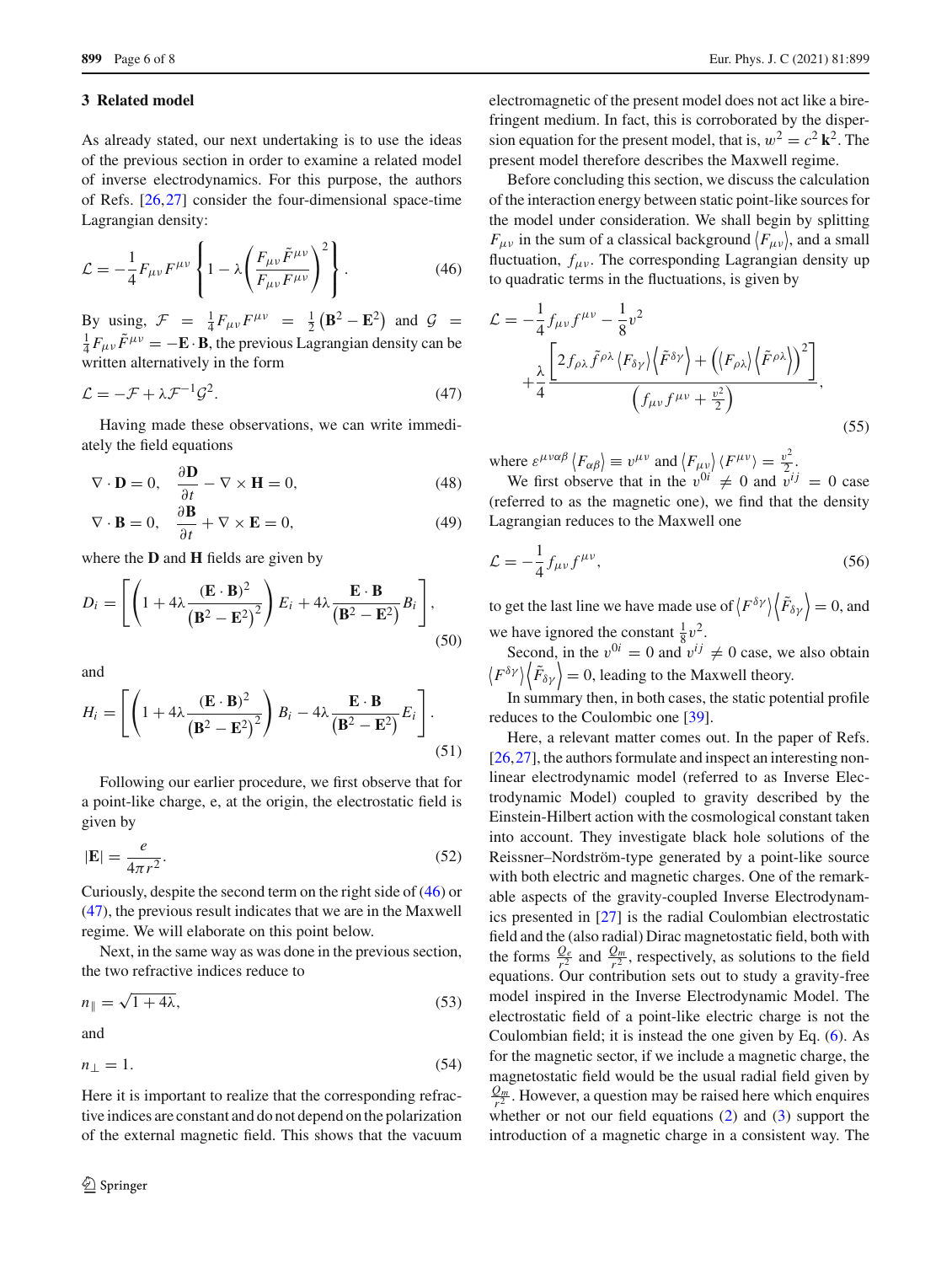answer is no. This may be readily checked whenever we introduce the Dirac-like magnetostatic field of the magnetic charge in the Ampère–Maxwell equation given in [\(2\)](#page-1-3), which is not satisfied in such a case.

### <span id="page-6-0"></span>**4 Final remarks**

In summary, in this work we have considered a new nonlinear electrodynamics. It was shown that in this new electrodynamics the phenomenon of birefringence takes place in the presence of an external magnetic field. Subsequently, we have obtained an expression for the bending of light. Afterwards, we have calculated the interaction energy. As in previous works [\[28](#page-7-19)[–31\]](#page-7-20), we have exploited a correct identification of field degrees of freedom with observable quantities. Interestingly, it was shown that the static potential profile contains a long-range  $(1/r^5$ -type) correction, to the Coulomb potential. In addition, we have compared our previous results with a related model of inverse electrodynamics. It remains to be worked out how to connect our results with ongoing experiments related to light-by-light nonlinearity effects. We shall be reporting on that in a forthcoming work.

**Acknowledgements** One of us (P. G.) was partially supported by Fondecyt (Chile) grant 1180178 and by ANID PIA/APOYO AFB180002.

**Data Availability Statement** This manuscript has associated data in a data repository. [Authors' comment: This is a theoretical paper, and it does not concern data.]

**Open Access** This article is licensed under a Creative Commons Attribution 4.0 International License, which permits use, sharing, adaptation, distribution and reproduction in any medium or format, as long as you give appropriate credit to the original author(s) and the source, provide a link to the Creative Commons licence, and indicate if changes were made. The images or other third party material in this article are included in the article's Creative Commons licence, unless indicated otherwise in a credit line to the material. If material is not included in the article's Creative Commons licence and your intended use is not permitted by statutory regulation or exceeds the permitted use, you will need to obtain permission directly from the copyright holder. To view a copy of this licence, visit [http://creativecomm](http://creativecommons.org/licenses/by/4.0/) [ons.org/licenses/by/4.0/.](http://creativecommons.org/licenses/by/4.0/)

Funded by SCOAP3.

#### **5 Appendix A: Dispersion relation**

In this Appendix, we address the problem of deriving the dispersion relation given by Eq. [\(19\)](#page-2-2). To do that we consider a generic Lagrangian density:

$$
\mathcal{L} = \mathcal{L}(\mathcal{F}, \mathcal{G}),\tag{57}
$$

where  $\mathcal{F} = -\frac{1}{4} F^{\mu\nu} F_{\mu\nu} = \frac{1}{2} ((\mathbf{E}^2 - \mathbf{B}^2))$  and  $\mathcal{G} =$  $-\frac{1}{4}F^{\mu\nu}\tilde{F}_{\mu\nu}=\mathbf{E}\cdot\mathbf{B}.$ 

Next, after splitting  $F^{\mu\nu}$  in the sum of a classical background,  $F_B^{\mu\nu}$ , and a small fluctuation,  $f^{\mu\nu}$ , the corresponding linearized field equations read

$$
\partial_{\mu} \left( C_{1} f^{\mu \nu} + C_{2} \tilde{f}^{\mu \nu} \right) - \frac{1}{2} \partial_{\mu} \left( k_{B}^{\mu \nu \kappa \lambda} f_{\kappa \lambda} + t_{B}^{\mu \nu \kappa \lambda} \tilde{f}_{\kappa \lambda} \right) \n- \frac{1}{4} \partial_{\mu} \left( \varepsilon^{\mu \nu \kappa \lambda} t_{B \kappa \lambda \rho \sigma} f^{\rho \sigma} \right) = - \partial_{\mu} \left( C_{1} F_{B}^{\mu \nu} + C_{2} \tilde{F}^{\mu \nu} \right) + j^{\nu},
$$
\n(58)

where  $k_B^{\mu\nu\kappa\lambda} = D_1 F_B^{\mu\nu} F_B^{\kappa\lambda} + D_2 \tilde{F}_B^{\mu\nu} \tilde{F}_B^{\kappa\lambda}$  and  $t_B^{\mu\nu\kappa\lambda} =$  $D_3 F_B^{\mu\nu} F_B^{\kappa\lambda}$ . Whereas  $C_1 = \frac{\partial \mathcal{L}}{\partial \mathcal{F}}$  $\Big|_B$ ,  $C_2 = \frac{\partial L}{\partial \mathcal{G}}$  $\Big|_B$ ,  $D_1 =$ <sup>∂</sup>2*<sup>L</sup>* <sup>∂</sup>*F*<sup>2</sup>  $B, D_2 = \frac{\partial^2 \mathcal{L}}{\partial \mathcal{G}^2}$  $\Big|_B$  and  $D_3 = \frac{\partial^2 \mathcal{L}}{\partial \mathcal{F} \partial \mathcal{G}}$  $\Big|_B$ .

However, in what follows we will compute the dispersion relation in the case  $\mathcal{L} = \mathcal{L}(\mathcal{F})$  and  $j^{\nu} = 0$ , in the presence of a constant background with both electric and magnetic fields (**E**,**B**).

<span id="page-6-1"></span>
$$
\nabla \cdot \mathbf{e} + \frac{D_1}{C_1} \mathbf{E} \cdot \nabla \left( \frac{1}{c^2} \mathbf{E} \cdot \mathbf{e} - \mathbf{B} \cdot \mathbf{b} \right) = 0, \quad \frac{\partial \mathbf{b}}{\partial t} = -\nabla \times \mathbf{e},
$$
  

$$
\nabla \cdot \mathbf{b} = 0, \quad \nabla \times \mathbf{b} + \frac{D_1}{C_1} \mathbf{B} \times \nabla \left( \mathbf{B} \cdot \mathbf{b} - \frac{1}{c^2} \mathbf{E} \cdot \mathbf{e} \right)
$$

$$
= \frac{1}{c^2} \frac{\partial \mathbf{e}}{\partial t} + \frac{1}{c^2} \mathbf{E} \frac{\partial}{\partial t} \left( \frac{1}{c^2} \mathbf{E} \cdot \mathbf{e} - \mathbf{B} \cdot \mathbf{b} \right).
$$
(59)

Throughout, **e** and **b** are the electric and magnetic fields arising from the fluctuation  $f^{\mu\nu}$ .

By considering the plane waves

$$
\mathbf{e} = \mathbf{e}_0 e^{i(\mathbf{k} \cdot \mathbf{x} - wt)}, \quad \mathbf{b} = \mathbf{b}_0 e^{i(\mathbf{k} \cdot \mathbf{x} - wt)}, \tag{60}
$$

from the Eqs. [\(59\)](#page-6-1) it follows that

<span id="page-6-2"></span>
$$
M_{ij}e_{0j}=0,\t\t(61)
$$

where

<span id="page-6-3"></span>
$$
M_{ij} = \left(\frac{w^2}{c^2} - \mathbf{k}^2\right)\delta_{ij} + k_i k_j + \frac{D_1}{C_1}\Omega_i\Omega_j,
$$
 (62)

in which we have used  $\Omega = \frac{w}{c^2} \mathbf{E} + \mathbf{k} \times \mathbf{B}$ . It should be further recalled that such a system of linear homogeneous equations [\(61\)](#page-6-2) whose solution is not zero only if the determinant of its coefficients vanishes, that is,  $det M = det[M_{ij}] = 0$ . Rewriting Eq. [\(62\)](#page-6-3) in the form  $M_{ij} = a\delta_{ij} + bu_iu_j + dv_iv_j$ , we find for the *detM* the expression

$$
\det M = a[(a + b\mathbf{u}^2)(a + d\mathbf{v}^2) - bd(\mathbf{u} \cdot \mathbf{v})^2],\tag{63}
$$

where  $a = \frac{w^2}{c^2} - \mathbf{k}^2$ ,  $b = 1$ ,  $d = \frac{D_1}{C_1}$ ,  $\mathbf{u} = \mathbf{k}$  and  $\mathbf{v} = \Omega$ . From this expression we readily deduce that

$$
w^2 \left(\frac{w^2}{c^2} - \mathbf{k}^2\right) \left[\alpha \frac{w^2}{c^2} + \beta \frac{w}{c} + \gamma\right] = 0,\tag{64}
$$

where

$$
\alpha = \left(1 + \frac{D_1}{C_1} \frac{\mathbf{E}^2}{c^2}\right), \quad \beta = 2 \frac{D_1}{C_1} \frac{\mathbf{E}}{c} \cdot (\mathbf{k} \times \mathbf{B}),
$$

<sup>2</sup> Springer